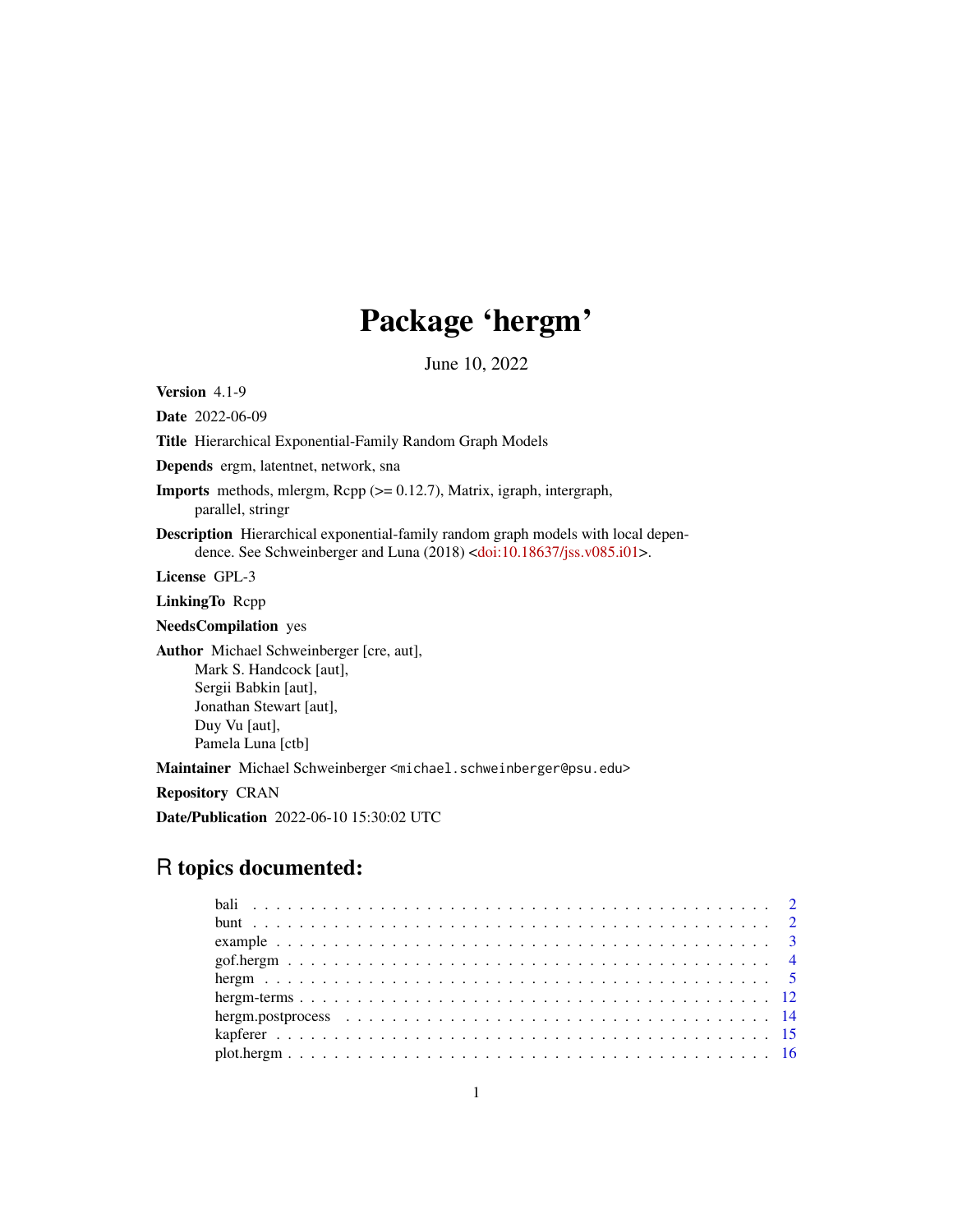<span id="page-1-0"></span>

| ~ | bunt |
|---|------|
| ∸ |      |
|   |      |

bali *Bali terrorist network*

## Description

The network corresponds to the contacts between the 17 terrorists who carried out the bombing in Bali, Indonesia in 2002. The network is taken from Koschade (2006).

## Usage

data(bali)

## Value

Undirected network.

## References

Schweinberger, M. and P. Luna (2018). HERGM: Hierarchical exponential-family random graph models. Journal of Statistical Software, 85, 1–39.

Koschade, S. (2006). A social network analysis of Jemaah Islamiyah: The applications to counterterrorism and intelligence. Studies in Conflict and Terrorism, 29, 559–575.

## See Also

network, hergm, ergm.terms, hergm.terms

bunt *Van de Bunt friendship network*

#### Description

Van de Bunt (1999) and Van de Bunt et al. (1999) collected data on friendships between 32 freshmen at a European university at 7 time points. Here, the last time point is used. A directed edge from student i to j indicates that student i considers student j to be a "friend" or "best friend".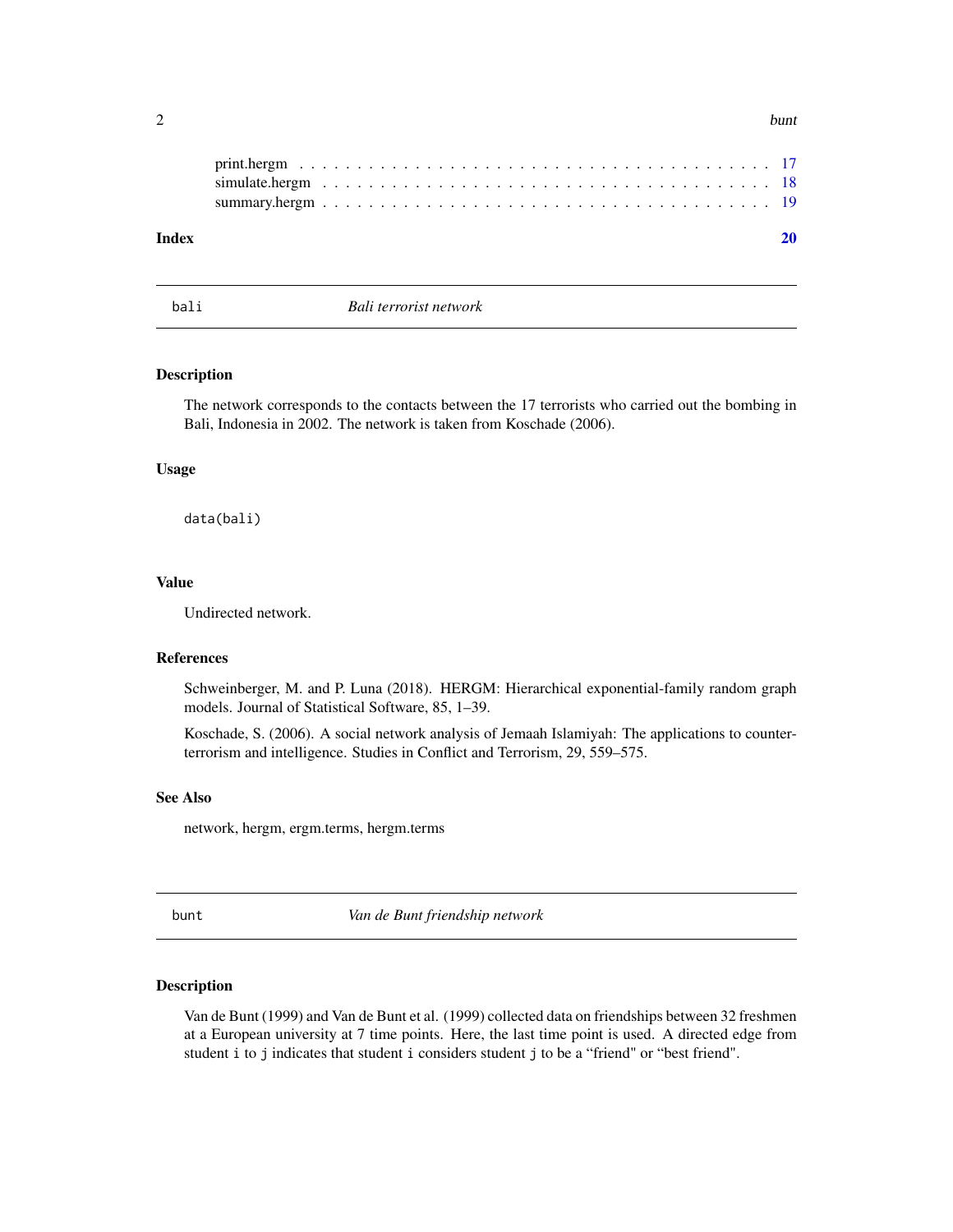#### <span id="page-2-0"></span>example 3

#### Usage

data(bunt)

#### Value

Directed network.

## References

Schweinberger, M. and P. Luna (2018). HERGM: Hierarchical exponential-family random graph models. Journal of Statistical Software, 85, 1–39.

Van de Bunt, G. G. (1999). Friends by choice. An Actor-Oriented Statistical Network Model for Friendship Networks through Time. Thesis Publishers, Amsterdam.

Van de Bunt, G. G., Van Duijn, M. A. J., and T. A. B. Snijders (1999). Friendship Networks Through Time: An Actor-Oriented Statistical Network Model. Computational and Mathematical Organization Theory, 5, 167–192.

## See Also

network, hergm, ergm.terms, hergm.terms

example *Example network*

#### Description

Example data set: synthetic, undirected network with 15 nodes.

#### Usage

data(example)

#### Value

Undirected network.

#### References

Schweinberger, M. and P. Luna (2018). HERGM: Hierarchical exponential-family random graph models. Journal of Statistical Software, 85, 1–39.

## See Also

network, hergm, ergm.terms, hergm.terms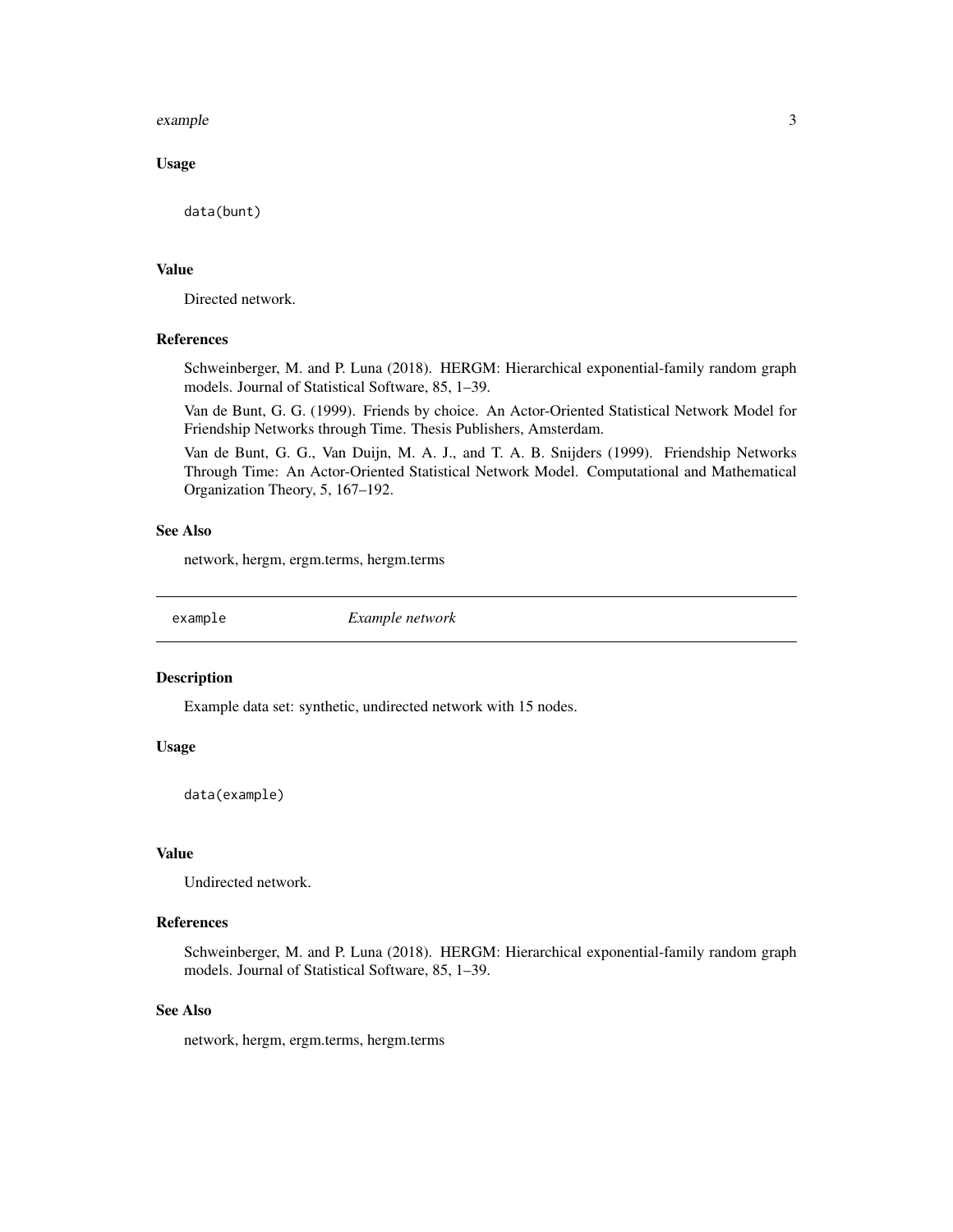<span id="page-3-0"></span>

## Description

The function gof.hergm accepts an object of class hergm as argument and assesses the goodnessof-fit of the model estimated by function hergm.

#### Usage

```
## S3 method for class 'hergm'
gof(object, sample_size = 1000, ...)
```
## Arguments

| obiect      | object of class hergm; objects of class hergm can be generated by function<br>hergm. |
|-------------|--------------------------------------------------------------------------------------|
| sample_size | number of samples to generate.                                                       |
| $\cdots$    | additional arguments, to be passed to lower-level functions in the future.           |

#### Value

The function gof.hergm returns a list with components:

| component.number   |                                      |  |
|--------------------|--------------------------------------|--|
|                    | number of components.                |  |
| max.component.size |                                      |  |
|                    | size of largest component.           |  |
| distance           | geodesic distance of pairs of nodes. |  |
| degree             | degree of nodes.                     |  |
| edges              | number of edges.                     |  |
| stars              | number of 2-stars.                   |  |
| triangle           | number of triangles.                 |  |

## References

Schweinberger, M. and P. Luna (2018). HERGM: Hierarchical exponential-family random graph models. Journal of Statistical Software, 85, 1–39.

## See Also

hergm, simulate.hergm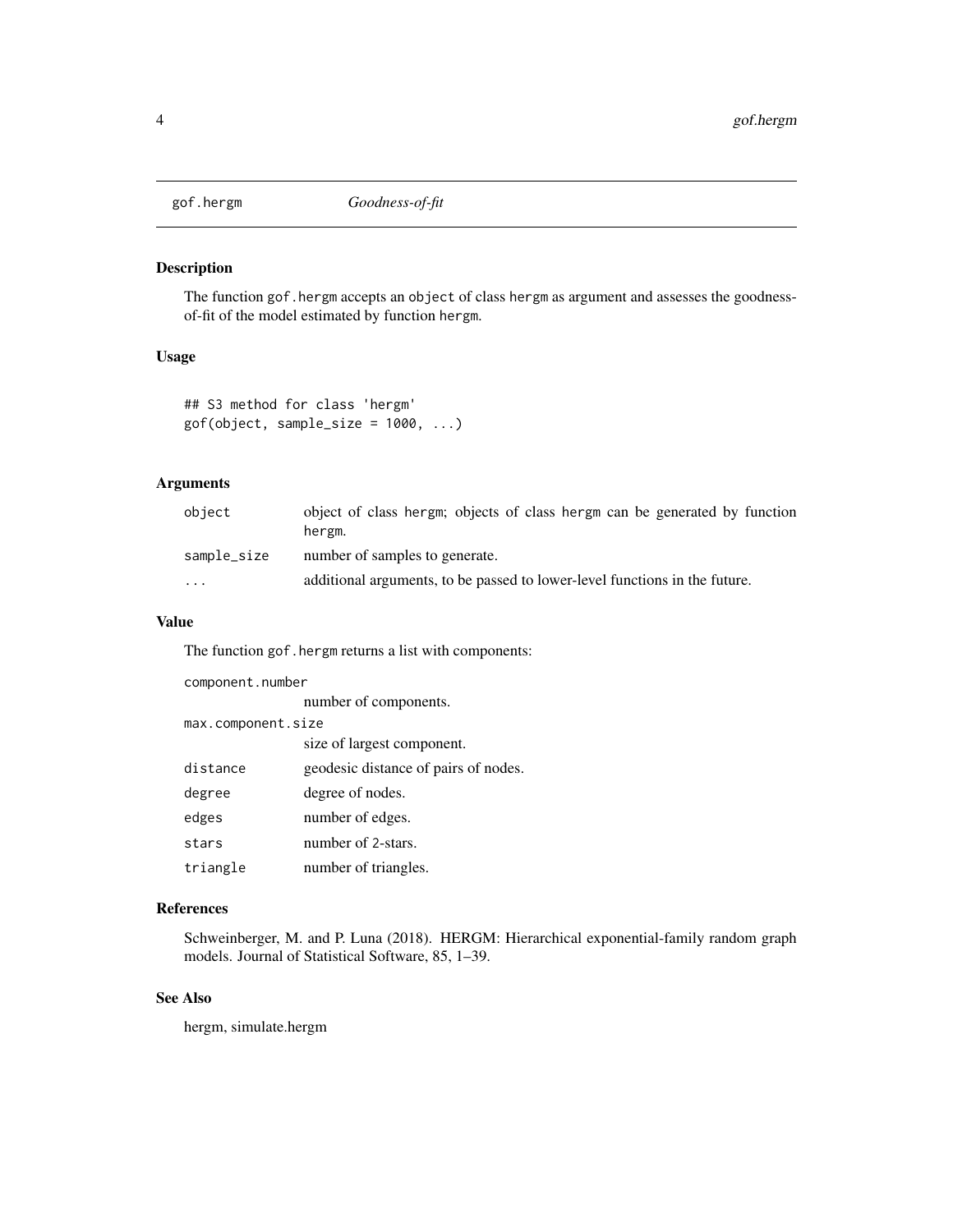<span id="page-4-0"></span>hergm *Hierarchical exponential-family random graph models with local dependence*

#### Description

The function hergm estimates and simulates three classes of hierarchical exponential-family random graph models:

1. The p\_1 model of Holland and Leinhardt (1981) in exponential-family form and extensions by Vu, Hunter, and Schweinberger (2013) and Schweinberger, Petrescu-Prahova, and Vu (2014) to both directed and undirected random graphs with additional model terms, with and without covariates, and with parametric and nonparametric priors (see arcs\_i, arcs\_j, edges\_i, edges\_ij, mutual\_i, mutual\_ij).

2. The stochastic block model of Snijders and Nowicki (1997) and Nowicki and Snijders (2001) in exponential-family form and extensions by Vu, Hunter, and Schweinberger (2013) and Schweinberger, Petrescu-Prahova, and Vu (2014) with additional model terms, with and without covariates, and with parametric and nonparametric priors (see arcs\_i, arcs\_j, edges\_i, edges\_ij, mutual\_i, mutual\_ij).

3. The exponential-family random graph models with local dependence of Schweinberger and Handcock (2015), with and without covariates, and with parametric and nonparametric priors (see arcs\_i, arcs\_j, edges\_i, edges\_ij, mutual\_i, mutual\_ij, twostar\_ijk, triangle\_ijk, ttriple\_ijk, ctriple\_ijk). The exponential-family random graph models with local dependence replace the long-range dependence of conventional exponential-family random graph models by short-range dependence. Therefore, exponential-family random graph models with local dependence replace the strong dependence of conventional exponential-family random graph models by weak dependence, reducing the problem of model degeneracy (Handcock, 2003; Schweinberger, 2011) and improving goodness-of-fit (Schweinberger and Handcock, 2015). In addition, exponential-family random graph models with local dependence satisfy a weak form of self-consistency in the sense that these models are self-consistent under neighborhood sampling (Schweinberger and Handcock, 2015), which enables consistent estimation of neighborhood-dependent parameters (Schweinberger and Stewart, 2017; Schweinberger, 2017).

#### Usage

```
hergm(formula,
      max_number = 2,
      hierarchical = TRUE,
      parametric = FALSE,
      parameterization = "offset",
      initialize = FALSE,
      initialization_method = 1,
      estimate_parameters = TRUE,
      initial_estimate = NULL,
      n_{em\_step\_max} = 100,
      max\_iter = 4,
```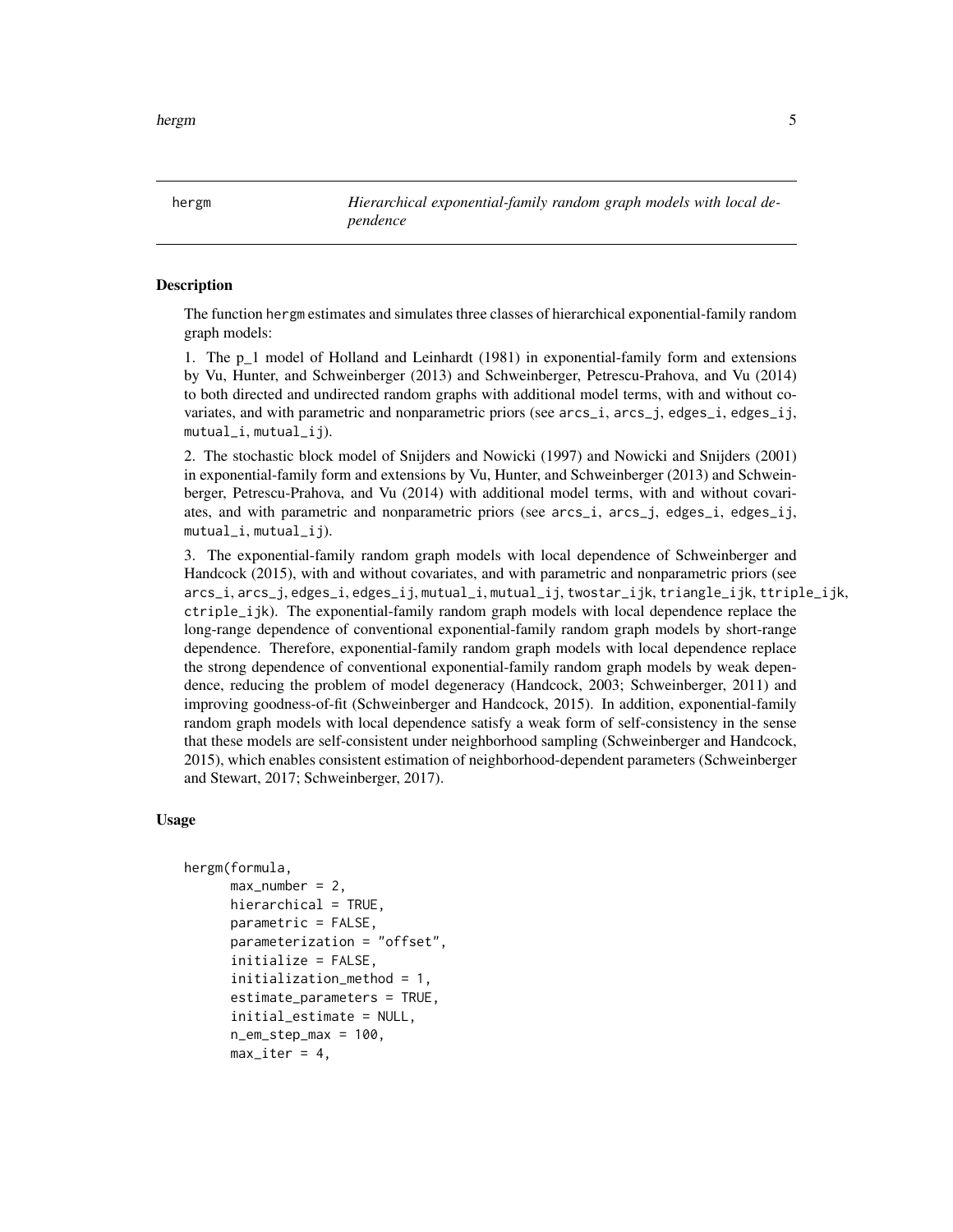```
perturb = FALSE,
scaling = NULL,
alpha = NULL,
alpha_shape = NULL,
alpha_rate = NULL,
eta = NULL,
eta_mean = NULL,
eta_s = NULL,eta_mean_mean = NULL,
eta_mean_sd = NULL,
eta_precision_shape = NULL,
eta_precision_rate = NULL,
mean_between = NULL,
indicator = NULL,
parallel = 1,
simulate = FALSE,
method = "m1",seeds = NULL,
sample_size = NULL,
sample_size_multiplier_blocks = 20,
NR_max_iter = 200,
NR_step_len = NULL,
NR_step_len_multiplier = 0.2,
interval = 1024,burnin = 16*interval,
mh.scale = 0.25,
variational = FALSE,
temperature = c(1,100),
predictions = FALSE,
posterior.burnin = 2000,
posterior.thinning = 1,
relabel = 1,number_runs = 1,
verbose = 0,
...)
```
#### Arguments

| formula      | formula of the form network $\sim$ terms. network is an object of class network<br>and can be created by calling the function network. Possible terms can be found<br>in ergm. terms and hergm. terms.                                               |
|--------------|------------------------------------------------------------------------------------------------------------------------------------------------------------------------------------------------------------------------------------------------------|
| max_number   | maximum number of blocks.                                                                                                                                                                                                                            |
| hierarchical | hierarchical prior; if hierarchical = TRUE, prior is hierarchical (i.e., the means<br>and variances of block parameters are governed by a hyper-prior), otherwise<br>non-hierarchical (i.e., the means and variances of block parameters are fixed). |
| parametric   | parametric prior; if parametric = FALSE, prior is truncated Dirichlet process<br>prior, otherwise parametric Dirichlet prior.                                                                                                                        |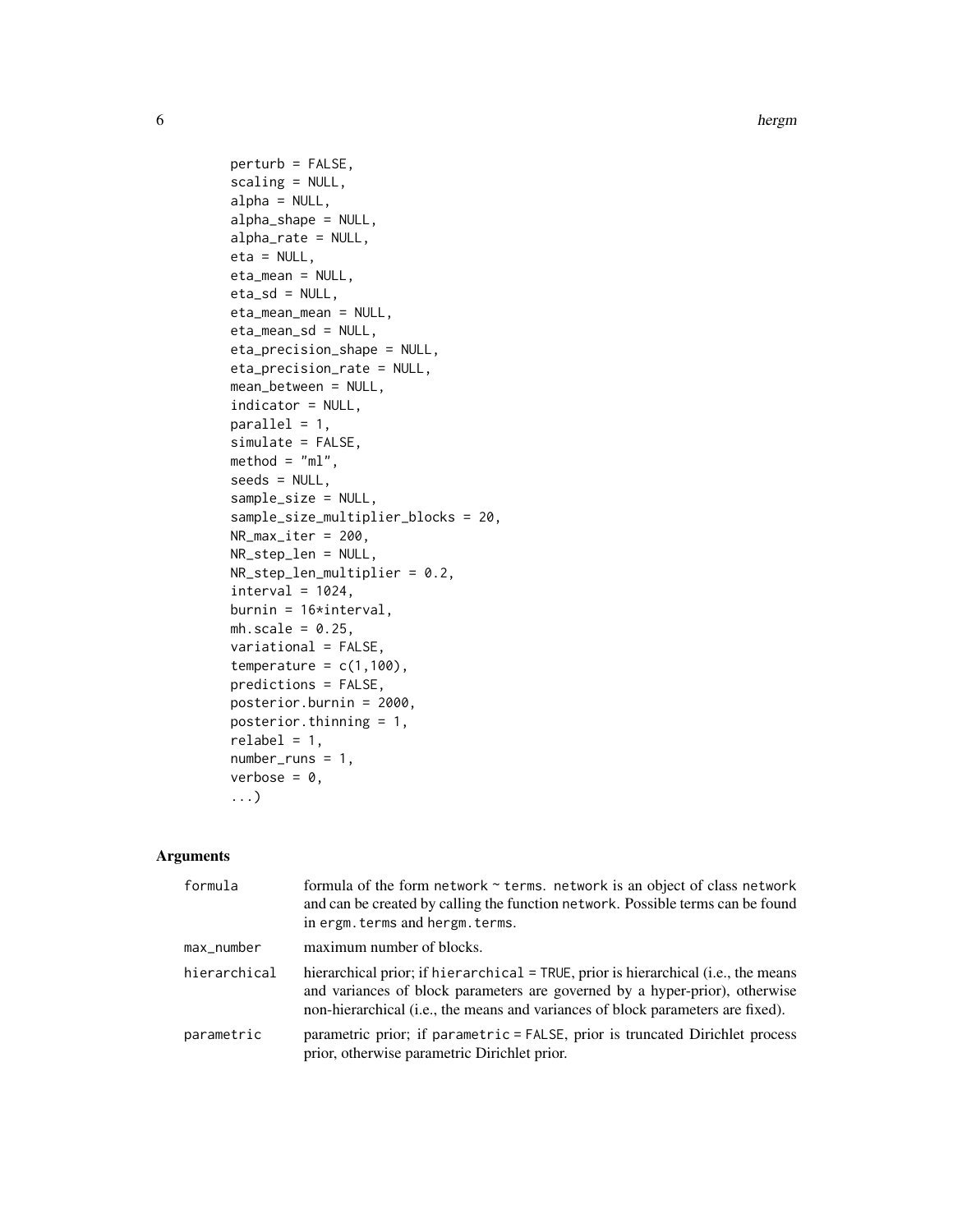parameterization

There are three possible parameterizations of within-block terms when using method == "ml". Please note that between-block terms do not use these parameterizations, and method == "bayes" allows the parameters of all within-block terms to vary across blocks and hence does not use them either.

- standard: The parameters of all within-block terms are constant across blocks.
- offset: The offset log(n[k]) is subtracted from the parameters of the within-block edge terms and is added to the parameters of the within-block mutual edge terms along the lines of Krivitsky, Handcock, and Morris (2011), Krivitsky and Kolaczyk (2015), and Stewart, Schweinberger, Bojanowski, and Morris (2019), where n[k] is the number of nodes in block k. The parameters of all other within-block terms are constant across blocks.
- size: The parameters of all within-block terms are multiplied by  $log(n[k])$ along the lines of Babkin et al. (2020), where n[k] is the number of nodes in block k.

```
initialize if initialize = TRUE, initialize block memberships of nodes.
```

```
initialization_method
```
if initialization\_method = 1, block memberships of nodes are initialized by walk trap; if initialization\_method = 2, block memberships of nodes are initalized by spectral clustering.

```
estimate_parameters
```

|                            | if method = "ml" and estimate_parameters = TRUE, estimate parameters.                                                                                                    |  |
|----------------------------|--------------------------------------------------------------------------------------------------------------------------------------------------------------------------|--|
| initial_estimate           |                                                                                                                                                                          |  |
|                            | if method = "ml" and estimate_parameters = TRUE, specifies starting point.                                                                                               |  |
| n_em_step_max              | if method = "m1", maximum number of iterations of Generalized Expectation<br>Maximization algorithm estimating the block structure.                                      |  |
| max iter                   | if method = "ml", maximum number of iterations of Monte Carlo maximization<br>algorithm estimating parameters given block structure.                                     |  |
| perturb                    | if initialize = TRUE and perturb = TRUE, initialize block memberships of nodes<br>by spectral clustering and perturb.                                                    |  |
| scaling                    | if scaling = TRUE, use size-dependent parameterizations which ensure that the<br>scaling of between- and within-block terms is consistent with sparse edge terms.        |  |
| alpha                      | concentration parameter of truncated Dirichlet process prior of natural parame-<br>ters of exponential-family model.                                                     |  |
| alpha_shape, alpha_rate    |                                                                                                                                                                          |  |
|                            | shape and rate parameter of Gamma prior of concentration parameter.                                                                                                      |  |
| eta                        | the parameters of ergm. terms and hergm. terms; the parameters of hergm. terms<br>must consist of max_number within-block parameters and one between-block<br>parameter. |  |
| eta_mean, eta_sd           |                                                                                                                                                                          |  |
|                            | means and standard deviations of Gaussian baseline distribution of Dirichlet<br>process prior of natural parameters.                                                     |  |
| eta_mean_mean, eta_mean_sd |                                                                                                                                                                          |  |
|                            | means and standard deviations of Gaussian prior of mean of Gaussian baseline<br>distribution of Dirichlet process prior.                                                 |  |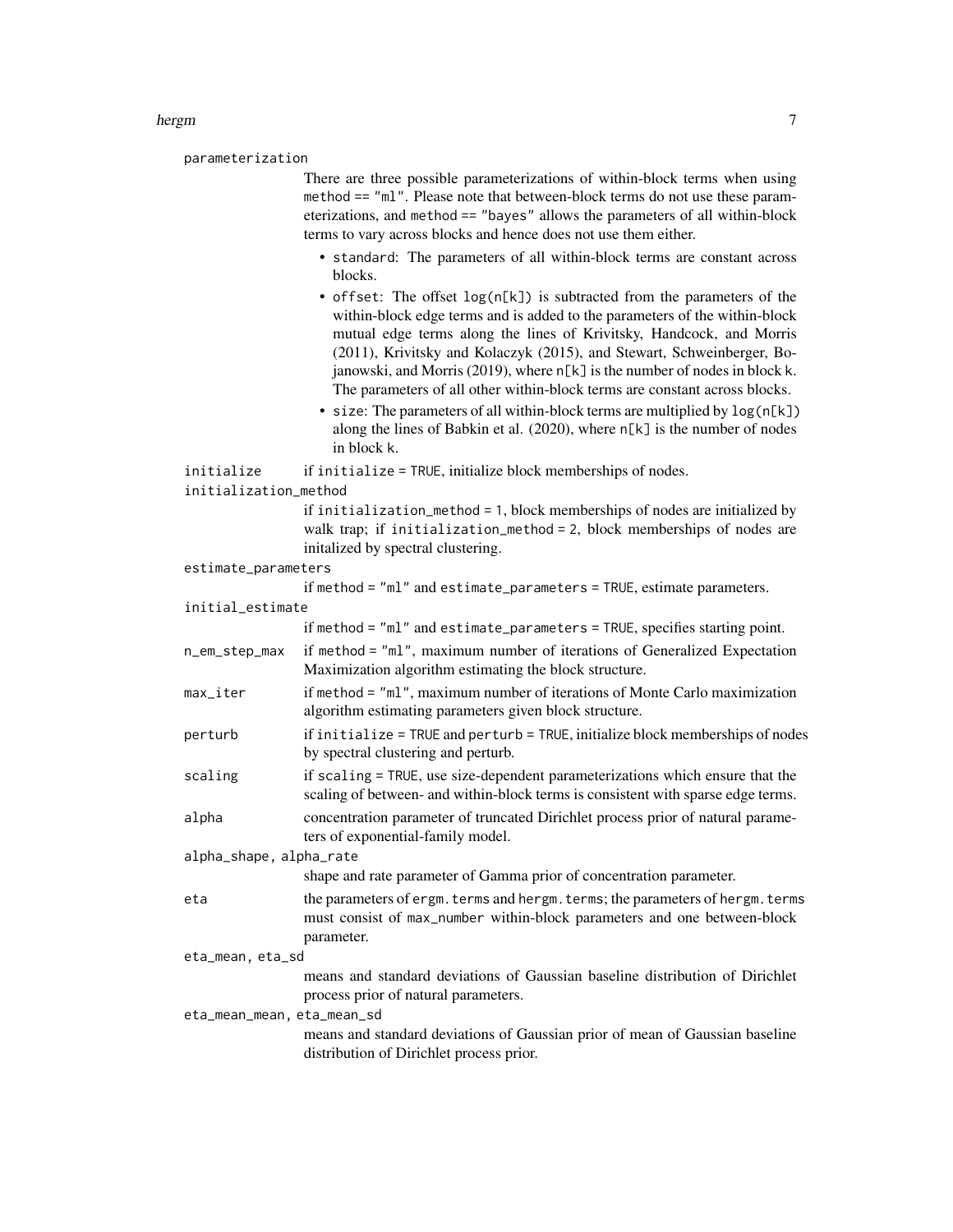|                               | eta_precision_shape, eta_precision_rate<br>shape and rate (inverse scale) parameter of Gamma prior of precision parameter<br>of Gaussian baseline distribution of Dirichlet process prior.                                                                                                                                                                                                                                                                                                                                   |
|-------------------------------|------------------------------------------------------------------------------------------------------------------------------------------------------------------------------------------------------------------------------------------------------------------------------------------------------------------------------------------------------------------------------------------------------------------------------------------------------------------------------------------------------------------------------|
| mean_between                  | if simulate = TRUE and eta = NULL, then mean_between specifies the mean-<br>value parameter of edges between blocks.                                                                                                                                                                                                                                                                                                                                                                                                         |
| indicator                     | if the indicators of block memberships of nodes are specified as integers between<br>1 and max_number, the specified indicators are fixed, which is useful when indi-<br>cators of block memberhips are observed (e.g., in multilevel networks).                                                                                                                                                                                                                                                                             |
| parallel                      | number of computing nodes; if parallel > 1, hergm is run on parallel com-<br>puting nodes.                                                                                                                                                                                                                                                                                                                                                                                                                                   |
| simulate                      | if simulate = TRUE, simulate networks from model, otherwise estimate model<br>given observed network.                                                                                                                                                                                                                                                                                                                                                                                                                        |
| method                        | if method = "bayes", Bayesian methods along the lines of Schweinberger and<br>Handcock (2015) and Schweinberger and Luna (2018) are used; otherwise, if<br>method = "ml", then approximate maximum likelihood methods along the lines<br>of Babkin et al. (2020) are used; note that Bayesian methods are the gold stan-<br>dard but are too time-consuming to be applied to networks with more than 100<br>nodes, whereas the approximate maximum likelihood methods can be applied<br>to networks with thousands of nodes. |
| seeds                         | seed of pseudo-random number generator; if parallel > 1, number of seeds<br>must equal number of computing nodes.                                                                                                                                                                                                                                                                                                                                                                                                            |
| sample_size                   | if simulate = TRUE, number of network draws, otherwise number of posterior<br>draws; if $parallel$ > 1, number of draws on each computing node.                                                                                                                                                                                                                                                                                                                                                                              |
| sample_size_multiplier_blocks |                                                                                                                                                                                                                                                                                                                                                                                                                                                                                                                              |
|                               | if method = "ml", multiplier of the number of network draws from within-block<br>subgraphs; the total number of network draws from within-block subgraphs<br>is sample_size_multiplier_blocks * number of possible edges of largest<br>within-block subgraph; if sample_size_multiplier_blocks = NULL, then to-<br>tal number of network draws from within-block subgraphs is sample_size.                                                                                                                                   |
| NR_max_iter                   | if method = "ml", the maximum number of iterationns to be used in the estima-<br>tion of parameters.                                                                                                                                                                                                                                                                                                                                                                                                                         |
| NR_step_len                   | if method = "ml", the step-length to be used for increments in the estimation of<br>parameters. If set to NULL (default), then an adaptive step length procedure is<br>used.                                                                                                                                                                                                                                                                                                                                                 |
| NR_step_len_multiplier        | if method = "ml", multiplier for adjusting the step-length in the estimation pro-<br>cedure after a divergent increment.                                                                                                                                                                                                                                                                                                                                                                                                     |
| interval                      | if simulate = TRUE, number of proposals between sampled networks.                                                                                                                                                                                                                                                                                                                                                                                                                                                            |
| burnin                        | if simulate = TRUE, number of burn-in iterations.                                                                                                                                                                                                                                                                                                                                                                                                                                                                            |
| mh.scale                      | if simulate = FALSE, scale factor of candicate-generating distribution of Metropolis-<br>Hastings algorithm.                                                                                                                                                                                                                                                                                                                                                                                                                 |
| variational                   | if simulate = FALSE and variational = TRUE, variational methods are used to<br>construct the proposal distributions of block memberships of nodes; limited to<br>selected models.                                                                                                                                                                                                                                                                                                                                            |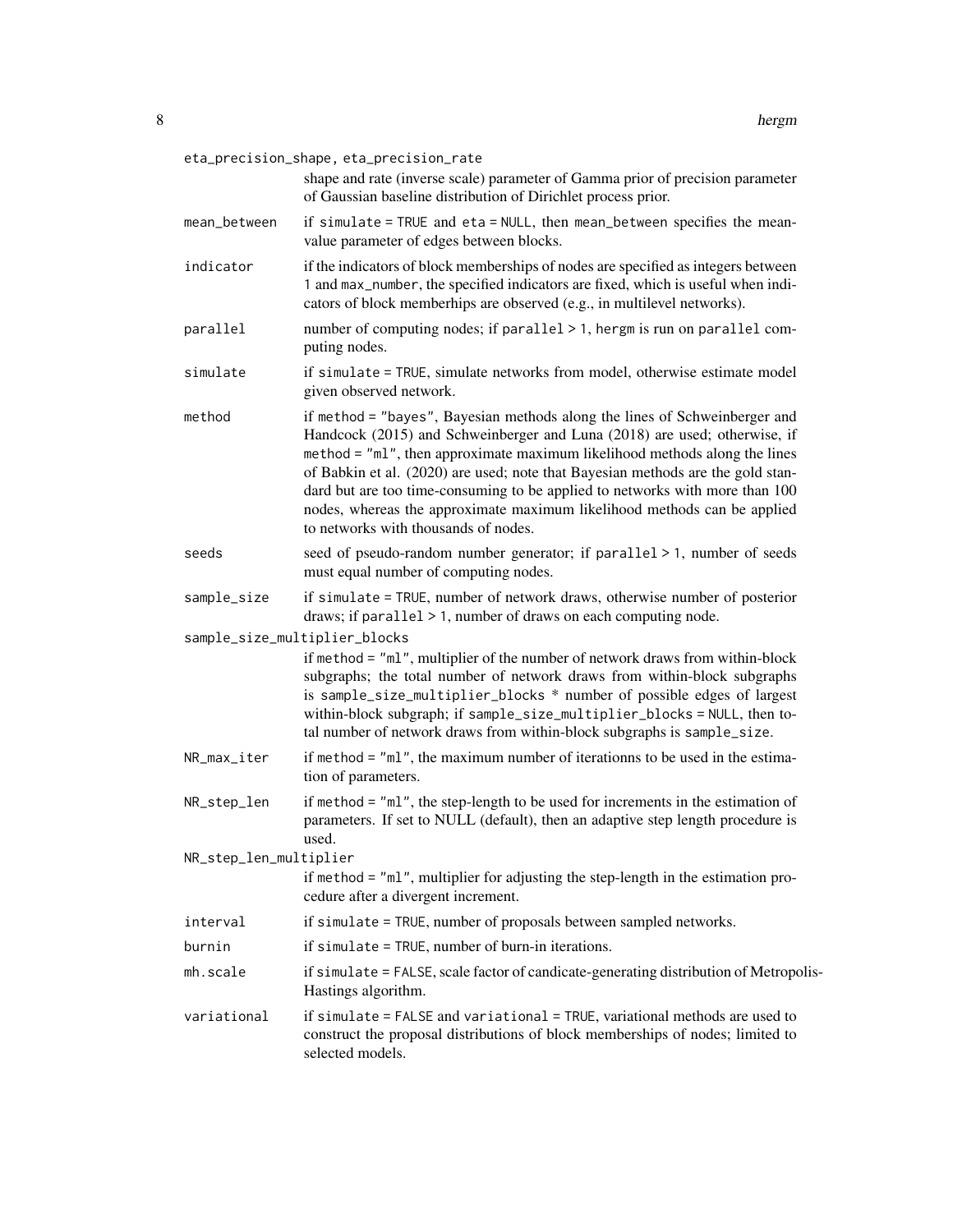| temperature        | if simulate = FALSE and variational = TRUE, minimum and maximum tem-<br>perature; the temperature is used to melt down the proposal distributions of indi-<br>cators, which are based on the full conditional distributions of indicators but can<br>have low entropy, resulting in slow mixing of the Markov chain; the temperature<br>is a function of the entropy of the full conditional distributions and is designed<br>to increase the entropy of the proposal distributions, and the minimum and max-<br>imum temperature are user-defined lower and upper bounds on the temperature. |
|--------------------|-----------------------------------------------------------------------------------------------------------------------------------------------------------------------------------------------------------------------------------------------------------------------------------------------------------------------------------------------------------------------------------------------------------------------------------------------------------------------------------------------------------------------------------------------------------------------------------------------|
| predictions        | if predictions = TRUE and simulate = FALSE, returns posterior predictions of<br>statistics in the model.                                                                                                                                                                                                                                                                                                                                                                                                                                                                                      |
| posterior.burnin   |                                                                                                                                                                                                                                                                                                                                                                                                                                                                                                                                                                                               |
|                    | number of posterior burn-in iterations; if computing is parallel, posterior. burnin<br>is applied to the sample generated by each processor; please note that hergm re-<br>turns min(sample_size, 10000) sample points and the burn-in is applied to the<br>sample of size min(sample_size, 10000), therefore posterior. burnin should<br>be smaller than min(sample_size, 10000).                                                                                                                                                                                                            |
| posterior.thinning |                                                                                                                                                                                                                                                                                                                                                                                                                                                                                                                                                                                               |
|                    | if posterior. thinning > 1, every posterior. thinning-th sample point is<br>used while all others discarded; if computing is parallel, posterior. thinning<br>is applied to the sample generated by each processor; please note that hergm<br>returns min(sample_size, 10000) sample points and the thinning is applied<br>to the sample of size min(sample_size, 10000) - posterior.burnin, there-<br>fore posterior. thinning should be smaller than min(sample_size, 10000) -<br>posterior.burnin.                                                                                         |
| relabel            | if $relabel > 0$ , relabel MCMC sample by minimizing the posterior expected<br>loss of Schweinberger and Handcock (2015) (relabel = 1) or Peng and Car-<br>valho $(2016)$ (relabel = 2).                                                                                                                                                                                                                                                                                                                                                                                                      |
| number_runs        | if $relabel = 1$ , number of runs of relabeling algorithm.                                                                                                                                                                                                                                                                                                                                                                                                                                                                                                                                    |
| verbose            | if verbose = $-1$ , no console output; if verbose = 0, short console output; if<br>verbose = $+1$ , long console output. If, e.g., simulate = FALSE and verbose =<br>1, then hergm reports the following console output:<br>Progress: 50.00% of 1000000                                                                                                                                                                                                                                                                                                                                       |
|                    |                                                                                                                                                                                                                                                                                                                                                                                                                                                                                                                                                                                               |
|                    | means of block parameters: -0.2838 1.3323                                                                                                                                                                                                                                                                                                                                                                                                                                                                                                                                                     |
|                    | precisions of block parameters: 0.9234 1.4682                                                                                                                                                                                                                                                                                                                                                                                                                                                                                                                                                 |
|                    | block parameters:<br>$-0.2544 - 0.2560 - 0.1176 - 0.0310 - 0.1915 - 1.9626$                                                                                                                                                                                                                                                                                                                                                                                                                                                                                                                   |
|                    | 0.4022 1.8887 1.9719 0.6499 1.7265 0.0000                                                                                                                                                                                                                                                                                                                                                                                                                                                                                                                                                     |
|                    | block indicators: 1 3 1 1 1 1 3 1 1 2 2 2 2 2 1 1 1                                                                                                                                                                                                                                                                                                                                                                                                                                                                                                                                           |
|                    | block sizes: $105200$                                                                                                                                                                                                                                                                                                                                                                                                                                                                                                                                                                         |
|                    | block probabilities: 0.5396 0.2742 0.1419 0.0423 0.0020                                                                                                                                                                                                                                                                                                                                                                                                                                                                                                                                       |
|                    | block probabilities prior parameter: 0.4256                                                                                                                                                                                                                                                                                                                                                                                                                                                                                                                                                   |
|                    | posterior prediction of statistics: 66 123                                                                                                                                                                                                                                                                                                                                                                                                                                                                                                                                                    |
|                    | where  indicates additional information about the Markov chain Monte Carlo<br>algorithm that is omitted here. The console output corresponds to:                                                                                                                                                                                                                                                                                                                                                                                                                                              |
|                    | - "means of block parameters" correspond to the mean parameters of the Gaus-<br>sian base distribution of parameters of hergm-terms.                                                                                                                                                                                                                                                                                                                                                                                                                                                          |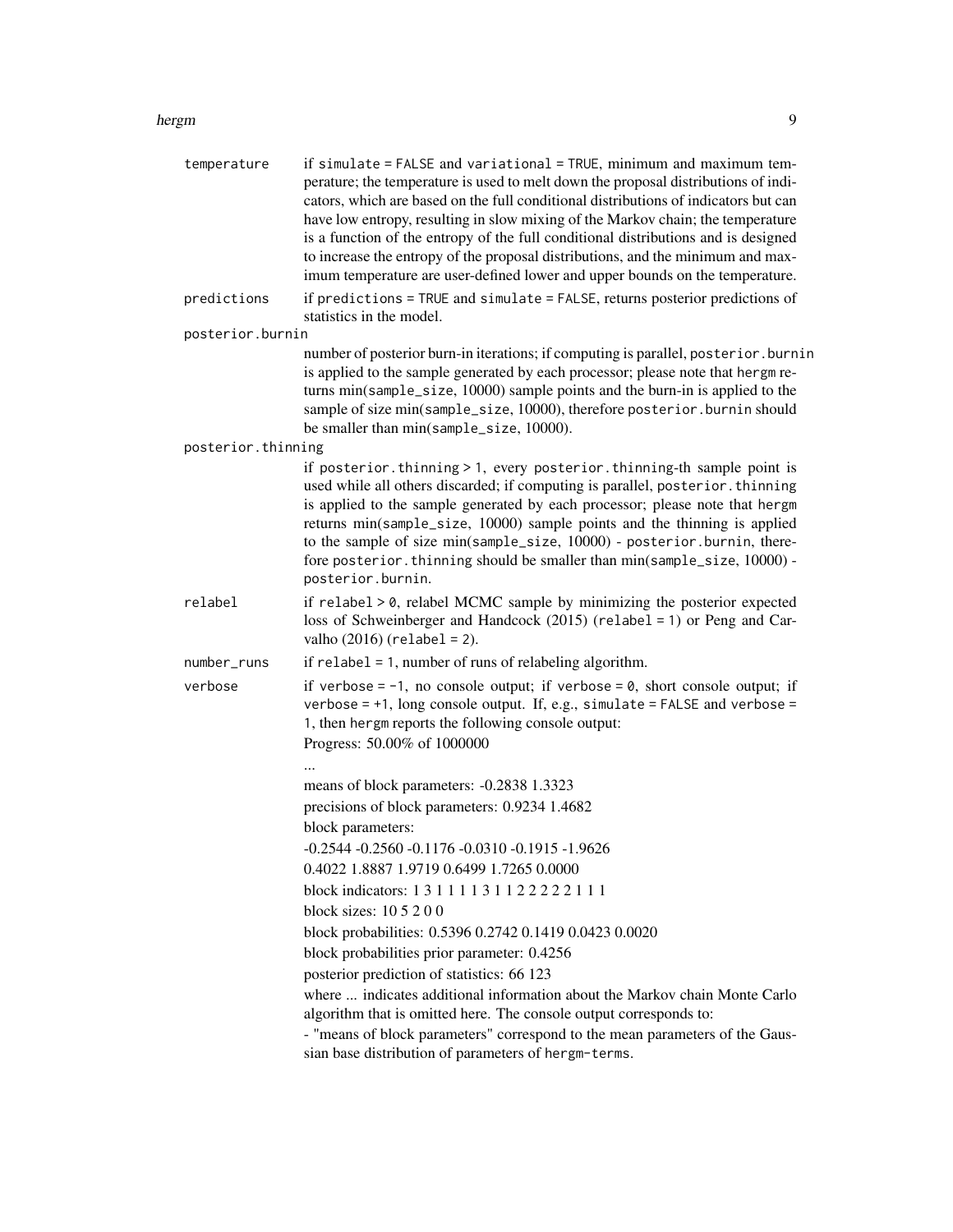|   | - "precisions of block parameters" correspond to the precision parameters of the                                                                           |
|---|------------------------------------------------------------------------------------------------------------------------------------------------------------|
|   | Gaussian base distribution of parameters of hergm-terms.                                                                                                   |
|   | - "block parameters" correspond to the parameters of hergm-terms.                                                                                          |
|   | - "block indicators" correspond to the indicators of block memberships of nodes.                                                                           |
|   | - "block sizes" correspond to the block sizes.                                                                                                             |
|   | - "block probabilities" correspond to the prior probabilities of block member-<br>ships of nodes.                                                          |
|   | - "block probabilities prior parameter" corresponds to the concentration param-<br>eter of truncated Dirichlet process prior of parameters of hergm-terms. |
|   | - if predictions = TRUE, "posterior prediction of statistics" correspond to pos-<br>terior predictions of sufficient statistics.                           |
| . | additional arguments, to be passed to lower-level functions in the future.                                                                                 |
|   |                                                                                                                                                            |

## Value

The function hergm returns an object of class hergm with components:

| network               | network is an object of class network and can be created by calling the function<br>network.                                                                                                      |
|-----------------------|---------------------------------------------------------------------------------------------------------------------------------------------------------------------------------------------------|
| formula               | formula of the form network ~ terms. network is an object of class network<br>and can be created by calling the function network. Possible terms can be found<br>in ergm. terms and hergm. terms. |
| n                     | number of nodes.                                                                                                                                                                                  |
| hyper_prior           | indicator of whether hyper prior has been specified, i.e., whether the parameters<br>alpha, eta_mean, and eta_precision are estimated.                                                            |
| alpha                 | concentration parameter of truncated Dirichlet process prior of parameters of<br>hergm-terms.                                                                                                     |
| ergm_theta            | parameters of ergm-terms.                                                                                                                                                                         |
| eta_mean              | mean parameters of Gaussian base distribution of parameters of hergm-terms.                                                                                                                       |
| eta_precision         | precision parameters of Gaussian base distribution of parameters of hergm-terms.                                                                                                                  |
| d1                    | total number of parameters of ergm terms.                                                                                                                                                         |
| d2                    | total number of parameters of hergm terms.                                                                                                                                                        |
| hergm_theta           | parameters of hergm-terms.                                                                                                                                                                        |
| relabeled.hergm_theta |                                                                                                                                                                                                   |
|                       | relabeled parameters of hergm-terms by using $relabel = 1$ or $relabel = 2$ .                                                                                                                     |
| number_fixed          | number of fixed indicators of block memberships of nodes.                                                                                                                                         |
| indicator             | indicators of block memberships of nodes.                                                                                                                                                         |
| relabel               | if relabel > 0, relabel MCMC sample by minimizing the posterior expected<br>loss of Schweinberger and Handcock (2015) (relabel = 1) or Peng and Car-<br>valho $(2016)$ (relabel = 2).             |
| relabeled.indicator   |                                                                                                                                                                                                   |
|                       | relabeled indicators of block memberships of nodes by using $relabel = 1$ or<br>$relabel = 2.$                                                                                                    |
|                       |                                                                                                                                                                                                   |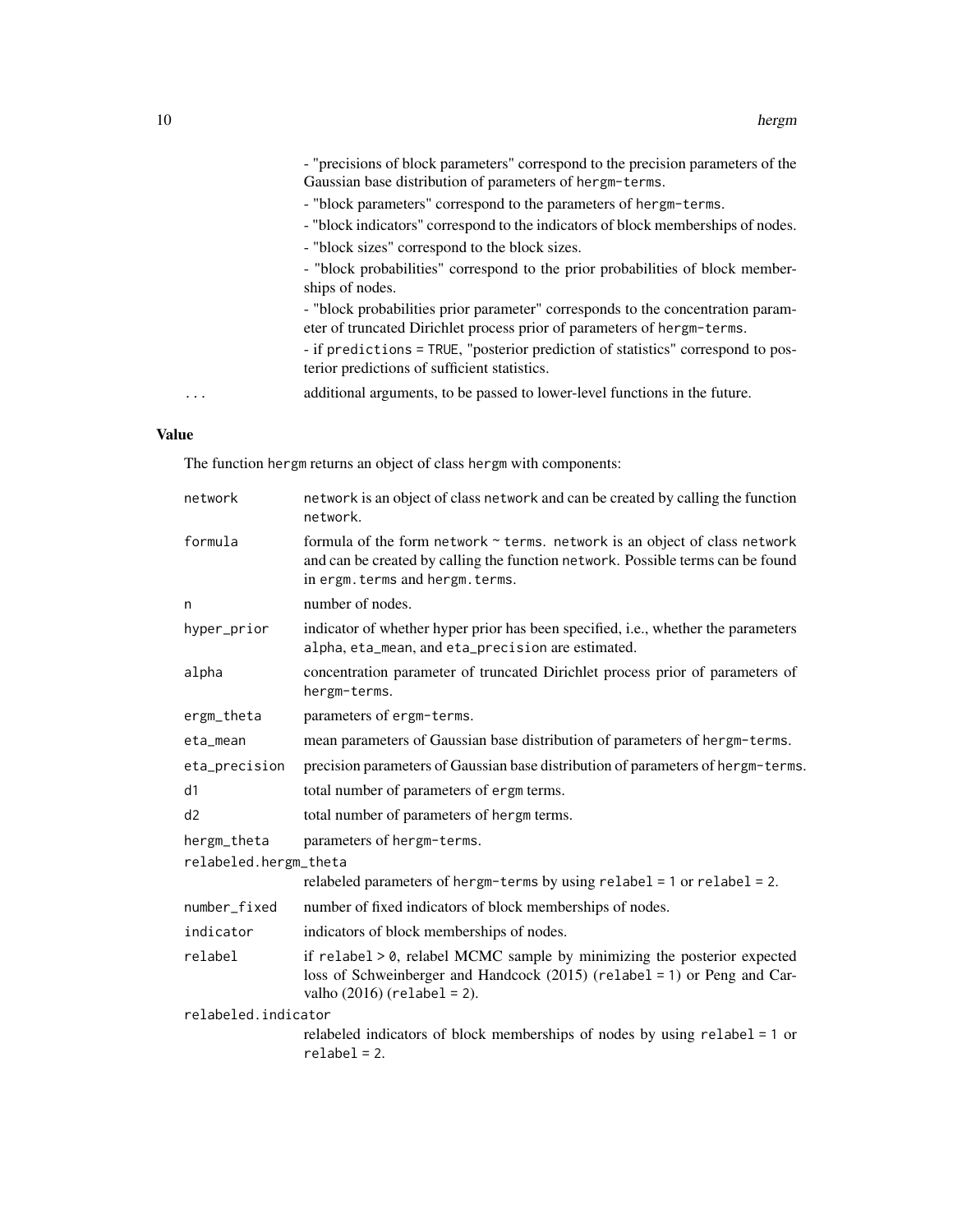| size        | the size of the blocks, <i>i.e.</i> , the number of nodes of blocks.                                                                                                                                                                           |
|-------------|------------------------------------------------------------------------------------------------------------------------------------------------------------------------------------------------------------------------------------------------|
| parallel    | number of computing nodes; if parallel > 1, hergm is run on parallel com-<br>puting nodes.                                                                                                                                                     |
| $p_i_k$     | posterior probabilities of block membership of nodes.                                                                                                                                                                                          |
| $p_k$       | probabilities of block memberships of nodes.                                                                                                                                                                                                   |
| predictions | if predictions = TRUE and simulate = FALSE, returns posterior predictions of<br>statistics in the model.                                                                                                                                       |
| simulate    | if simulate = TRUE, simulation of networks, otherwise Bayesian inference.                                                                                                                                                                      |
| prediction  | posterior predictions of statistics.                                                                                                                                                                                                           |
| edgelist    | edge list of simulated network.                                                                                                                                                                                                                |
| sample_size | if simulate = TRUE, number of network draws, otherwise number of posterior<br>draws minus number of burn-in iterations; if $parallel > 1$ , number of draws on<br>each computing node.                                                         |
| extract     | indicator of whether function hergm. postprocess has postprocessed the object<br>of class hergm generated by function hergm and thus whether the MCMC sample<br>generated by function hergm has been extracted from the object of class hergm. |
| verbose     | if verbose = $-1$ , no console output; if verbose = 0, short console output; if<br>verbose $= +1$ , long console output.                                                                                                                       |

#### References

Babkin, S., Stewart, J., Long, X., and M. Schweinberger (2020). Large-scale estimation of random graph models with local dependence. Computational Statistics and Data Analysis, 152, 1–19.

Cao, M., Chen, Y., Fujimoto, K., and M. Schweinberger (2018). A two-stage working model strategy for network analysis under hierarchical exponential random graph models. Proceedings of the 2018 IEEE/ACM International Conference on Advances in Social Networks Analysis and Mining, 290–298.

Handcock, M. S. (2003). Assessing degeneracy in statistical models of social networks. Technical report, Center for Statistics and the Social Sciences, University of Washington, Seattle. http://www.csss.washington.edu/Pape

Holland, P. W. and S. Leinhardt (1981). An exponential family of probability distributions for directed graphs. Journal of the American Statistical Association, Theory & Methods, 76, 33–65.

Krivitsky, P. N., Handcock, M. S., & Morris, M. (2011). Adjusting for network size and composition effects in exponential-family random graph models. Statistical Methodology, 8(4), 319-339.

Krivitsky, P.N, and Kolaczyk, E. D. (2015). On the question of effective sample size in network modeling: An asymptotic inquiry. Statistical science: a review journal of the Institute of Mathematical Statistics, 30(2), 184.

Nowicki, K. and T. A. B. Snijders (2001). Estimation and prediction for stochastic blockstructures. Journal of the American Statistical Association, Theory & Methods, 96, 1077–1087.

Peng, L. and L. Carvalho (2016). Bayesian degree-corrected stochastic block models for community detection. Electronic Journal of Statistics 10, 2746–2779.

Schweinberger, M. (2011). Instability, sensitivity, and degeneracy of discrete exponential families. Journal of the American Statistical Association, Theory & Methods, 106, 1361–1370.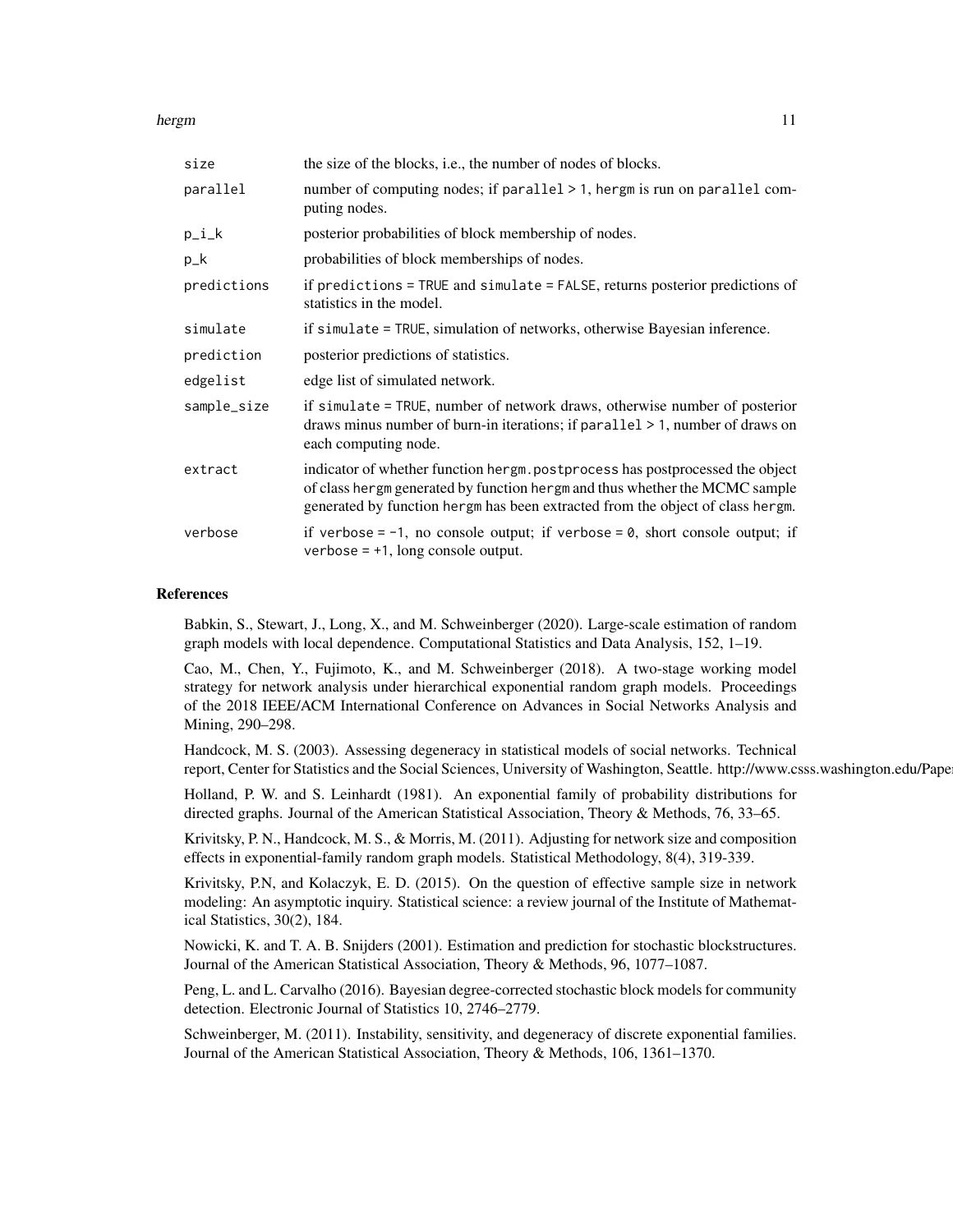Schweinberger, M. (2020). Consistent structure estimation of exponential-family random graph models with block structure. Bernoulli, 26, 1205–1233.

Schweinberger, M. and M. S. Handcock (2015). Local dependence in random graph models: characterization, properties, and statistical inference. Journal of the Royal Statistical Society, Series B (Statistical Methodology), 7, 647-676.

Schweinberger, M., Krivitsky, P. N., Butts, C.T. and J. Stewart (2020). Exponential-family models of random graphs: Inference in finite, super, and infinite population scenarios. Statistical Science, 35, 627-662.

Schweinberger, M. and P. Luna (2018). HERGM: Hierarchical exponential-family random graph models. Journal of Statistical Software, 85, 1–39.

Schweinberger, M., Petrescu-Prahova, M. and D. Q. Vu (2014). Disaster response on September 11, 2001 through the lens of statistical network analysis. Social Networks, 37, 42–55.

Schweinberger, M. and J. Stewart (2020). Concentration and consistency results for canonical and curved exponential-family random graphs. The Annals of Statistics, 48, 374–396.

Snijders, T. A. B. and K. Nowicki (1997). Estimation and prediction for stochastic blockmodels for graphs with latent block structure. Journal of Classification, 14, 75–100.

Stewart, J., Schweinberger, M., Bojanowski, M., and M. Morris (2019). Multilevel network data facilitate statistical inference for curved ERGMs with geometrically weighted terms. Social Networks, 59, 98–119.

Vu, D. Q., Hunter, D. R. and M. Schweinberger (2013). Model-based clustering of large networks. Annals of Applied Statistics, 7, 1010–1039.

## See Also

network, ergm.terms, hergm.terms, hergm.postprocess, summary, print, plot, gof, simulate

#### Examples

```
data(example)
m <- summary(d ~ edges)
```
hergm-terms *Model terms*

#### Description

Hierarchical exponential-family random graph models with local dependence can be specified by calling the function hergm(formula), where formula is a formula of the form network  $\sim$  terms. By specifying suitable terms, it is possible to specify a wide range of models: see hergm. hergm.terms can be found here. In addition, ergm.terms can be used to include covariates.

<span id="page-11-0"></span>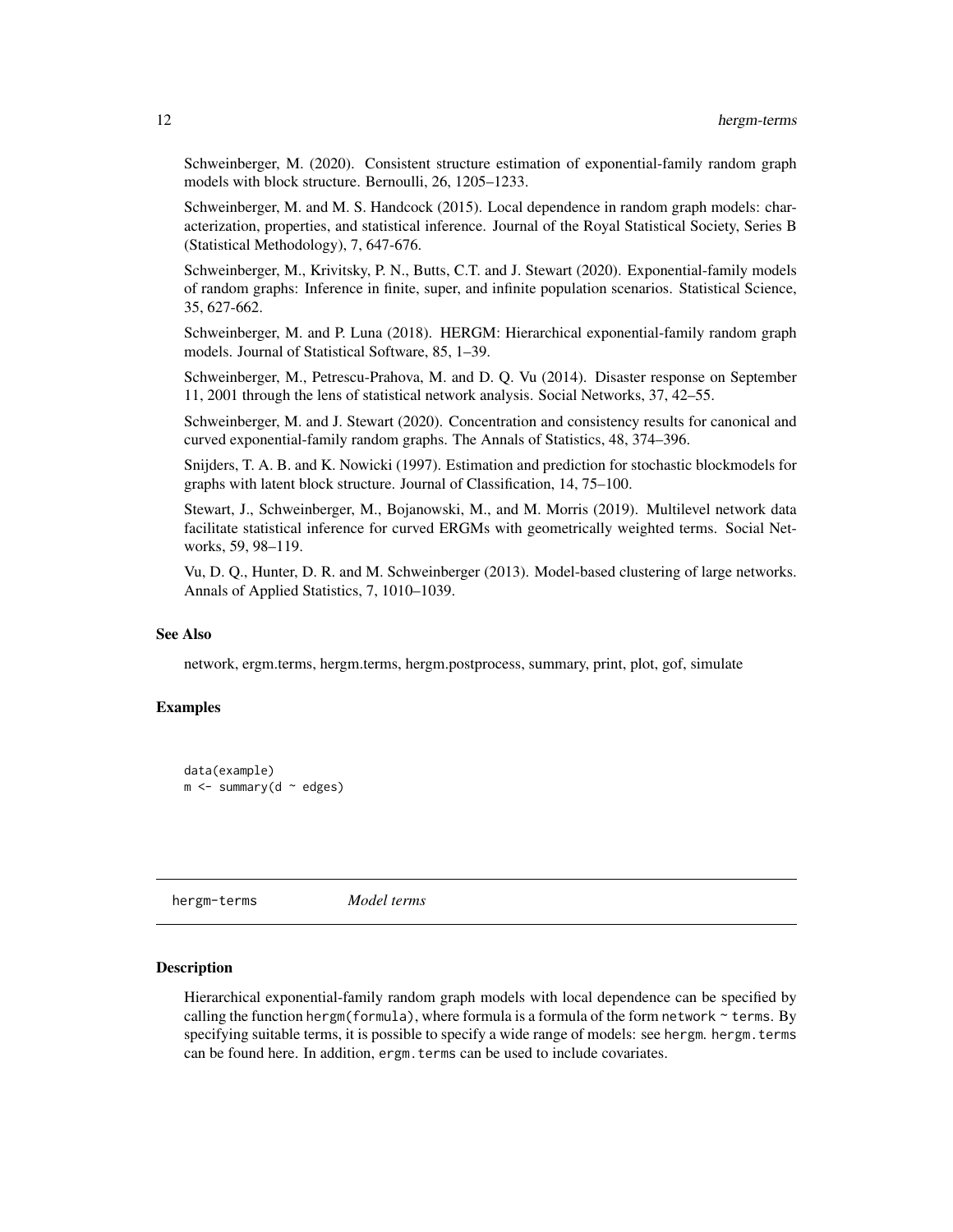## hergm-terms 13

#### Arguments

edges\_i (undirected network)

adding the term edges\_i to the model adds node-dependent edge terms to the model; please note: the term edges\_i can be used with method = "bayes" but cannot be used with the default method = "ml".

arcs\_i (directed network)

adding the term arcs\_i to the model adds node-dependent outdegree terms to the model; please note: the term arcs\_i can be used with method = "bayes" but cannot be used with the default method = "ml".

arcs\_j (directed network)

adding the term arcs\_j to the model adds node-dependent indegree terms to the model; please note: the term arcs\_j can be used with method = "bayes" but cannot be used with the default method = "ml".

edges\_ij (undirected, directed network)

adding the term edges\_ij to the model adds block-dependent edge terms to the model.

mutual\_i (directed network)

adding the term mutual\_i to the model adds additive, block-dependent mutual edge terms to the model.

mutual\_ij (directed network)

adding the term mutual\_ij to the model adds block-dependent mutual edge terms to the model.

twostar\_ijk (undirected network)

adding the term twostar\_ijk to the model adds block-dependent two-star terms to the model;

transitiveties\_ijk (directed network)

adding the term transitiveties\_ijk to the model adds block-dependent transitive ties terms to the model.

triangle\_ijk (undirected, directed network)

adding the term triangle\_ijk to the model adds block-dependent triangle terms to the model.

ttriple\_ijk (directed network)

adding the term ttriple\_ijk to the model adds block-dependent transitive triple terms to the model; please note: the term ttriple\_ijk can be used with method = "bayes" but cannot be used with the default method = "ml".

ctriple\_ijk (directed network)

adding the term ctriple\_ijk to the model adds block-dependent cyclic triple terms to the model; please note: the term ctriple\_ijk can be used with method = "bayes" but cannot be used with the default method = "ml".

## References

Schweinberger, M. and P. Luna (2018). HERGM: Hierarchical exponential-family random graph models. Journal of Statistical Software, 85, 1–39.

#### See Also

hergm, ergm.terms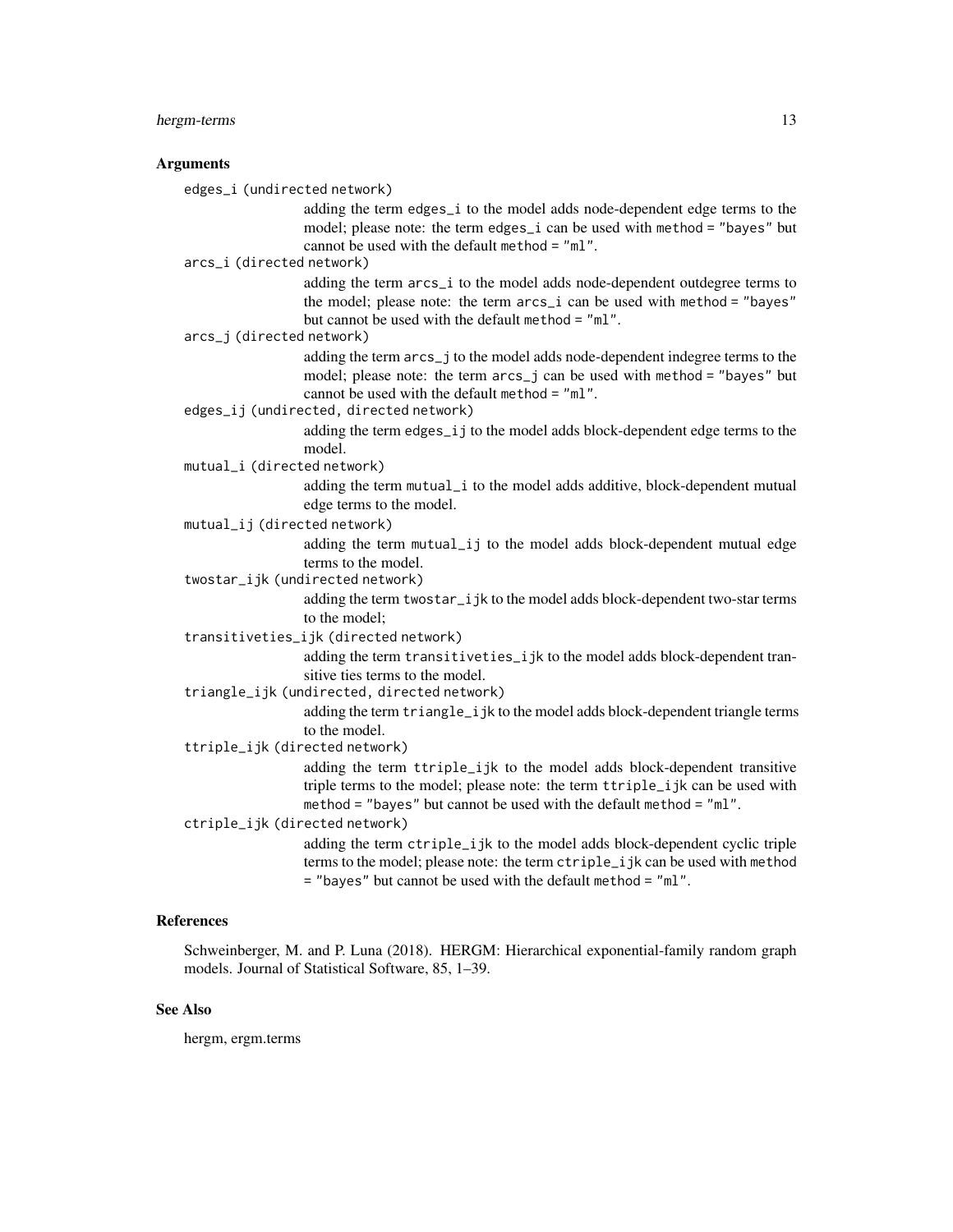<span id="page-13-0"></span>

#### Description

The function hergm.postprocess postprocesses an object of class hergm. Please note that the function hergm calls the function hergm.postprocess with relabel = 0 by default or with other values of relabel specified by the user, therefore users do not need to call the function hergm.postprocess unless it is desired to postprocess an object of class hergm with a value of relabel that was not used by function hergm.

If hergm.postprocess is called with relabel > 0, it solves the so-called label-switching problem. The label-switching problem is rooted in the invariance of the likelihood function to permutations of the labels of blocks, and implies that raw MCMC samples from the posterior cannot be used to infer to block-dependent entities. The label-switching problem can be solved in a Bayesian decisiontheoretic framework: by choosing a loss function and minimizing the posterior expected loss. Two loss functions are implemented in hergm.postprocess, the loss function of Schweinberger and Handcock  $(2015)$  (relabel == 1) and the loss function of Peng and Carvalho  $(2016)$  (relabel == 2). The first loss function seems to be superior in terms of the reported clustering probabilities, but is more expensive in terms of computing time. A rule of thumb is to use the first loss function when max\_number < 15 and use the second loss function otherwise.

#### Usage

```
hergm.postprocess(object,
             burnin = 2000,
             thinning = 1,
             relabel = 1,
             number_runs = 1,
              ...)
```
#### Arguments

| object   | object of class hergm; objects of class hergm can be generated by function<br>hergm.                                                                                                                                                                                                                                                                                                                                                    |
|----------|-----------------------------------------------------------------------------------------------------------------------------------------------------------------------------------------------------------------------------------------------------------------------------------------------------------------------------------------------------------------------------------------------------------------------------------------|
| burnin   | number of posterior burn-in iterations; if computing is parallel, burnin is ap-<br>plied to the sample generated by each processor; please note that hergm returns<br>min(sample_size, 10000) sample points and the burn-in is applied to the sam-<br>ple of size min(sample_size, 10000), therefore burnin should be smaller than<br>$min(sample_size, 10000).$                                                                        |
| thinning | if thinning > 1, every thinning-th sample point is used while all others dis-<br>carded; if computing is parallel, thinning is applied to the sample generated by<br>each processor; please note that hergm returns min(sample_size, 10000) sam-<br>ple points and the thinning is applied to the sample of size min(sample_size,<br>10000) - burnin, therefore thinning should be smaller than min(sample_size,<br>$10000$ ) - burnin. |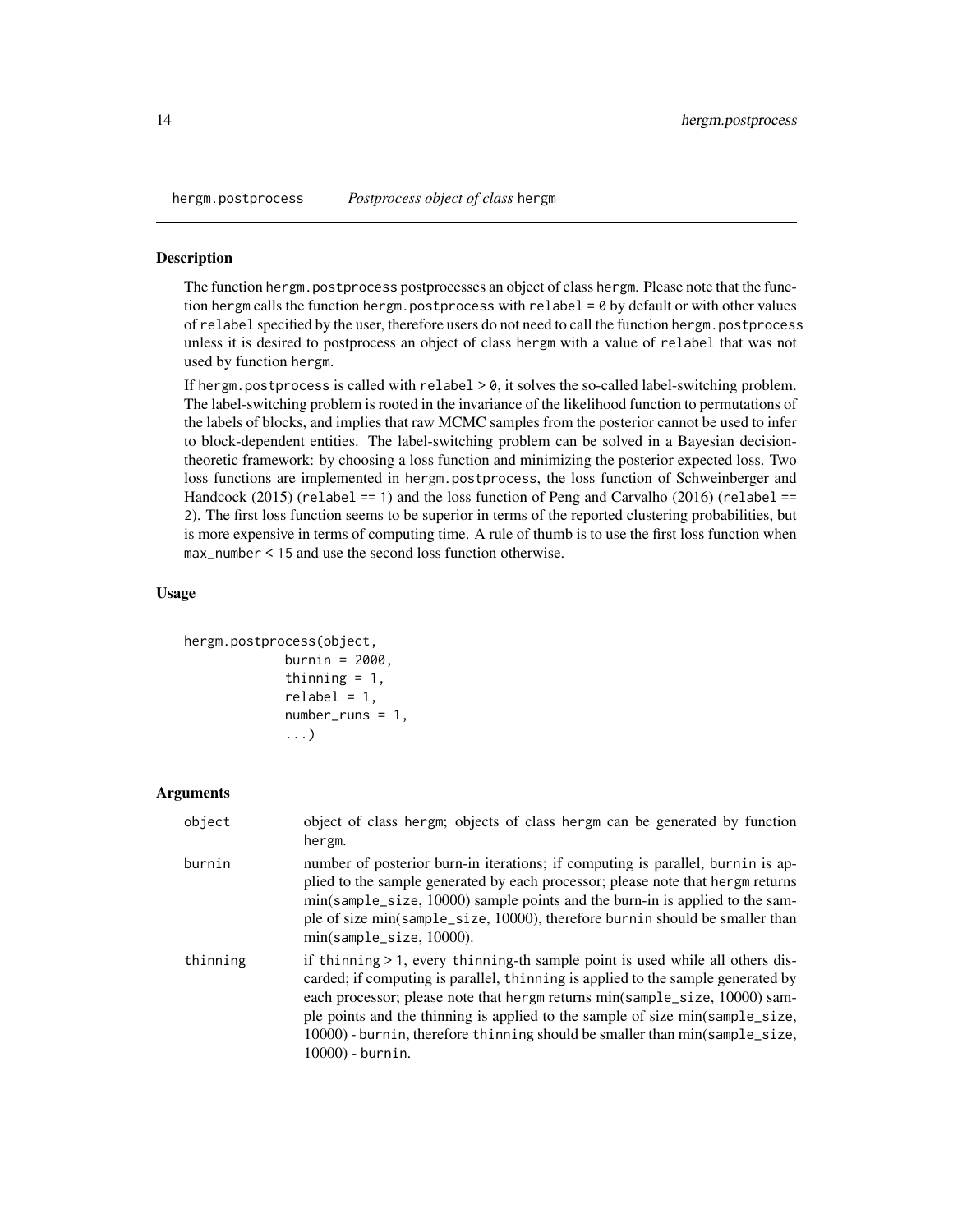#### <span id="page-14-0"></span>kapferer til 15

| relabel     | if relabel $> 0$ , relabel MCMC sample by minimizing the posterior expected<br>loss of Schweinberger and Handcock $(2015)$ (relabel == 1) or Peng and Car-<br>valho $(2016)$ (relabel == 2). |
|-------------|----------------------------------------------------------------------------------------------------------------------------------------------------------------------------------------------|
| number_runs | if relabel $== 1$ , number of runs of relabeling algorithm.                                                                                                                                  |
| $\ddotsc$   | additional arguments, to be passed to lower-level functions in the future.                                                                                                                   |

#### Value

| ergm_theta    | parameters of ergm-terms.                                                                     |
|---------------|-----------------------------------------------------------------------------------------------|
| alpha         | concentration parameter of truncated Dirichlet process prior of parameters of<br>hergm-terms. |
| eta_mean      | mean parameters of Gaussian base distribution of parameters of hergm-terms.                   |
| eta_precision | precision parameters of Gaussian base distribution of parameters of hergm-terms.              |
| hergm_theta   | parameters of hergm-terms.                                                                    |
| loss          | if $relabel = TRUE$ , local minimum of loss function.                                         |
| $p_k$         | probabilities of block memberships of nodes.                                                  |
| indicator     | indicators of block memberships of nodes.                                                     |
| $p_i_k$       | posterior probabilities of block memberships of nodes.                                        |
| prediction    | posterior predictions of statistics.                                                          |

#### References

Peng, L. and L. Carvalho (2016). Bayesian degree-corrected stochastic block models for community detection. Electronic Journal of Statistics 10, 2746–2779.

Schweinberger, M. and M. S. Handcock (2015). Local dependence in random graph models: characterization, properties, and statistical Inference. Journal of the Royal Statistical Society, Series B (Statistical Methodology), 7, 647-676.

Schweinberger, M. and P. Luna (2018). HERGM: Hierarchical exponential-family random graph models. Journal of Statistical Software, 85, 1–39.

## See Also

hergm

kapferer *Kapferer collaboration network*

#### Description

The network corresponds to collaborations between 39 workers in a tailor shop in Africa: an undirected edge between workers i and j indicates that the workers collaborated. The network is taken from Kapferer (1972).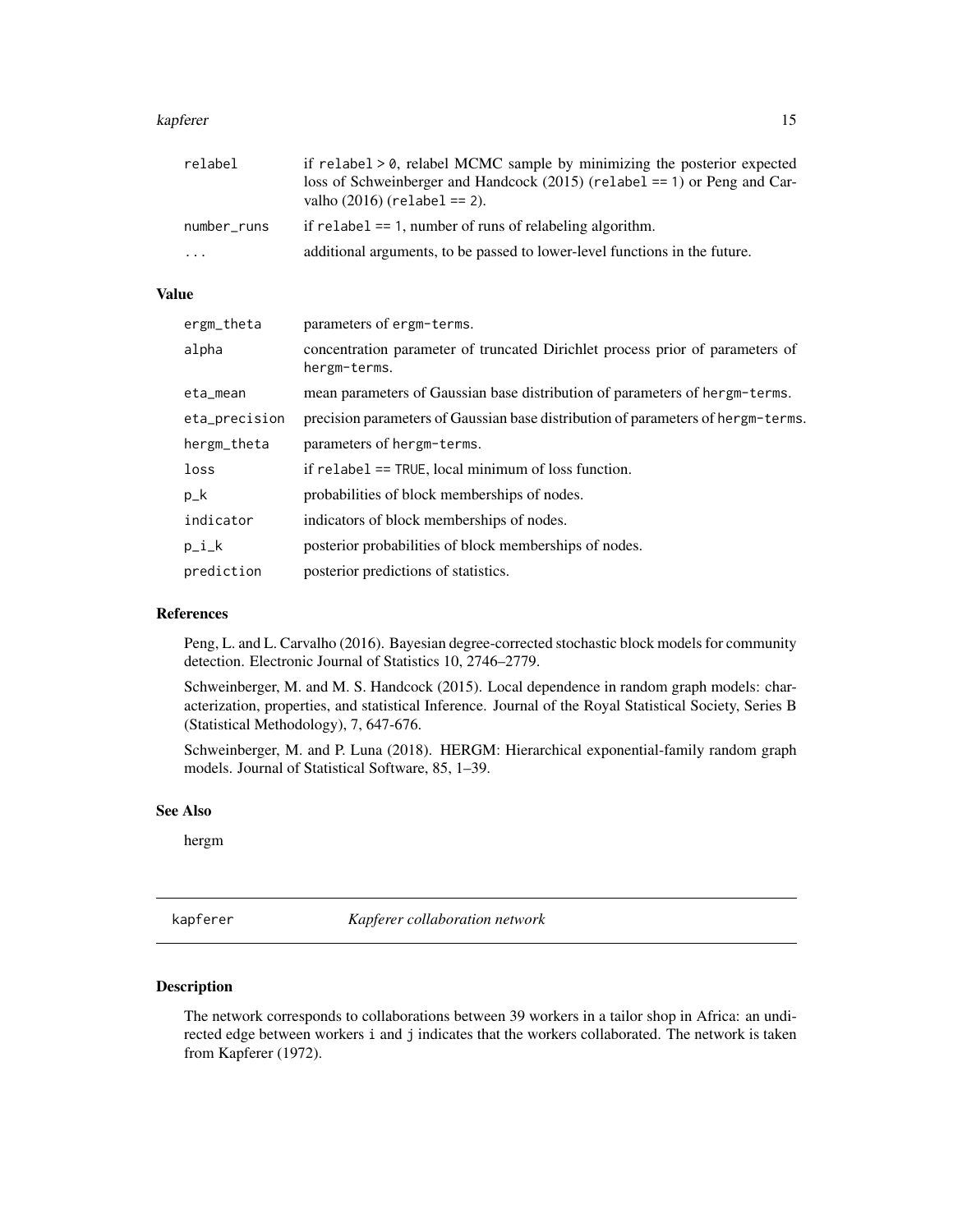#### Usage

data(kapferer)

#### Value

Undirected network.

#### References

Kapferer, B. (1972). Strategy and Transaction in an African Factory. Manchester University Press, Manchester, U.K.

Schweinberger, M. and P. Luna (2018). HERGM: Hierarchical exponential-family random graph models. Journal of Statistical Software, 85, 1–39.

#### See Also

network, hergm, ergm.terms, hergm.terms

plot.hergm *Plot summary of object of class* hergm

## **Description**

The function plot.hergm accepts an object of class hergm as argument and plots a summary of a sample of block memberships of nodes from the posterior. Please note that the function hergm should have been called with relabel > 0 to solve the so-called label-switching problem, which is done by default. If the function hergm has not been called with option relabel  $> 0$ , call the function hergm.postprocess with relabel > 0.

#### Usage

```
## S3 method for class 'hergm'
plot(x, threshold = c(.7, .8, .9), ...)
```
#### Arguments

| X         | object of class hergm; objects of class hergm can be generated by function<br>hergm.                                                                                                                                                                                                             |
|-----------|--------------------------------------------------------------------------------------------------------------------------------------------------------------------------------------------------------------------------------------------------------------------------------------------------|
| threshold | if the component relabel of the object of class hergm is relabel = 3, then<br>threshold is a vector of thresholds between 0 and 1, indicating the thresholds<br>at which the same-block-membership posterior probabilities of nodes are to be<br>thresholded to construct the same-block graphs. |
| $\cdot$   | additional arguments, to be passed to lower-level functions in the future.                                                                                                                                                                                                                       |

<span id="page-15-0"></span>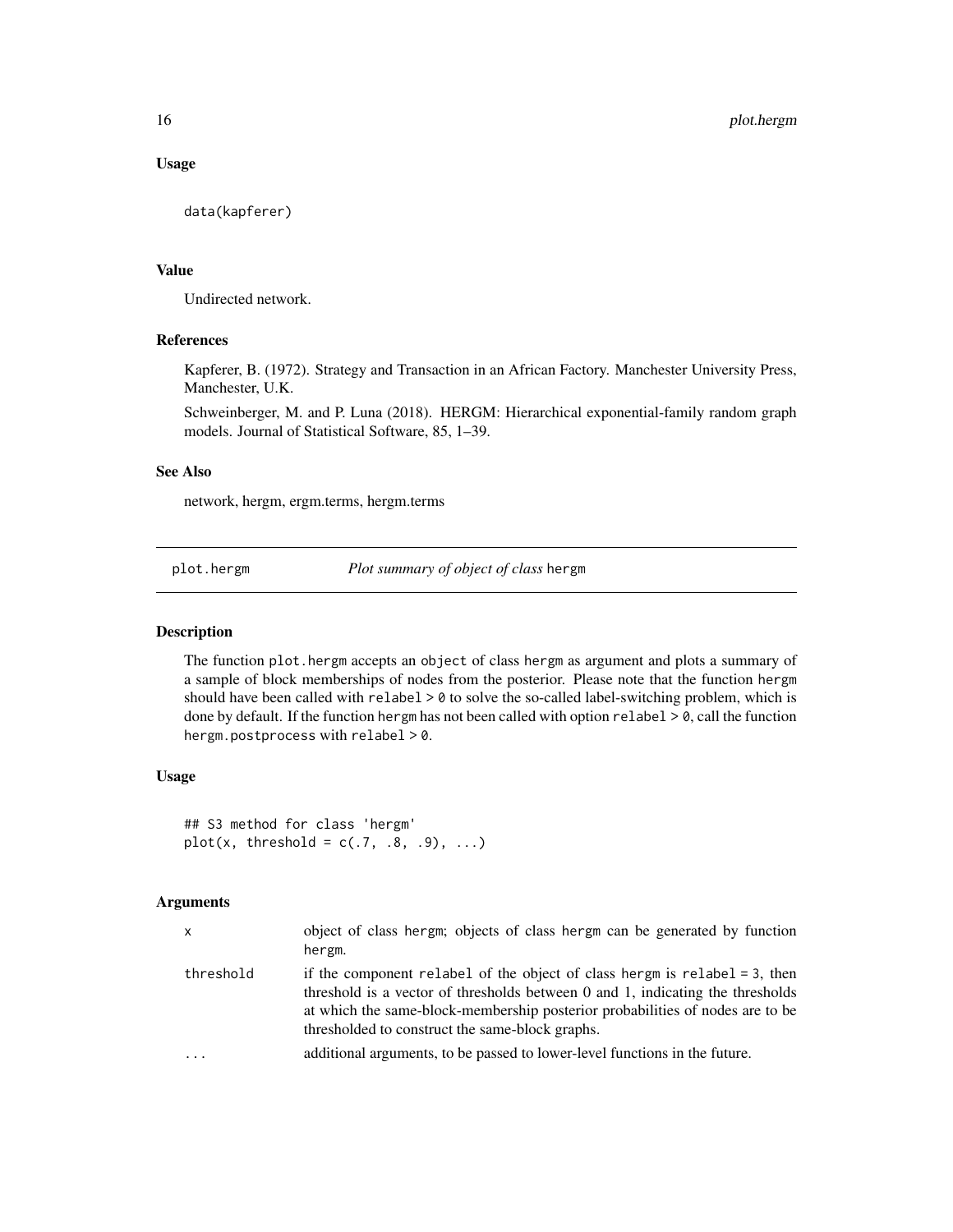## <span id="page-16-0"></span>print.hergm 17

#### References

Schweinberger, M. and P. Luna (2018). HERGM: Hierarchical exponential-family random graph models. Journal of Statistical Software, 85, 1–39.

#### See Also

hergm, hergm.postprocess, print.hergm, summary.hergm

print.hergm *Print summary of object of class* hergm

## Description

The function print.hergm accepts an object of class hergm as argument and prints a summary of parameters from the posterior. Please note that the function hergm should have been called with  $relabel > 0$  to solve the so-called label-switching problem, which is done by default. If the function hergm has not been called with option relabel  $> 0$ , call the function hergm.postprocess with  $relabel > 0$ .

#### Usage

## S3 method for class 'hergm'  $print(x, \ldots)$ 

#### Arguments

|          | object of class hergm; objects of class hergm can be generated by function<br>hergm. |
|----------|--------------------------------------------------------------------------------------|
| $\cdots$ | additional arguments, to be passed to lower-level functions in the future.           |

## References

Schweinberger, M. and P. Luna (2018). HERGM: Hierarchical exponential-family random graph models. Journal of Statistical Software, 85, 1–39.

#### See Also

hergm, hergm.postprocess, plot.hergm, summary.hergm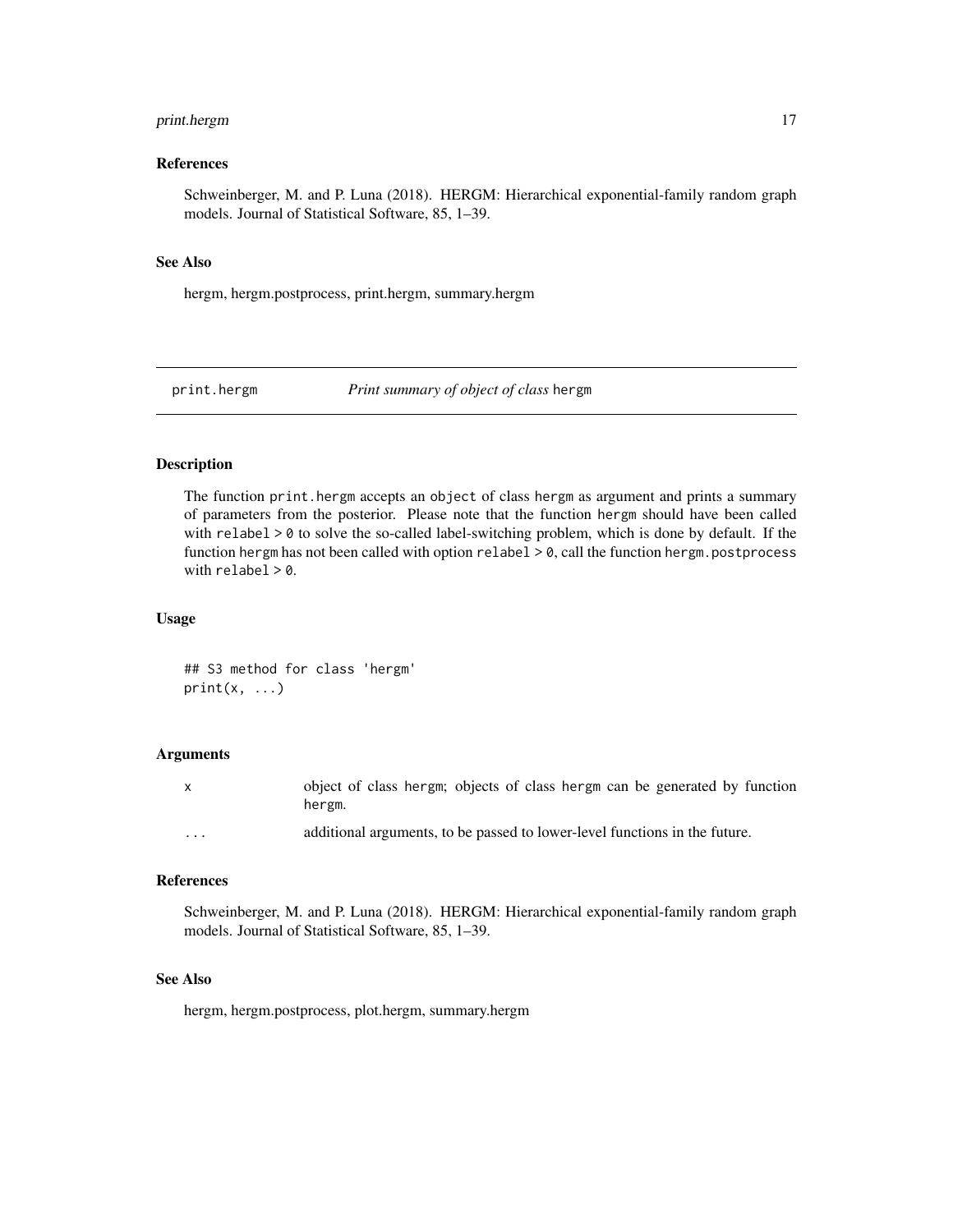## <span id="page-17-0"></span>Description

The function simulate.hergm accepts an object of class hergm as argument and simulates networks.

## Usage

```
## S3 method for class 'hergm'
simulate(object,
                         nsim = 1,seed = NULL,
                         max_number = NULL,
                         indicator = NULL,
                         eta = NULL,sample_size = 1,
                         verbose = 0,
                         ...)
```
## Arguments

| object      | either object of class hergm or formula of the form network ~ terms; objects of<br>class hergm can be generated by function hergm; network is an object of class<br>network and can be created by calling the function network; possible terms can<br>be found in ergm. terms and hergm. terms. |
|-------------|-------------------------------------------------------------------------------------------------------------------------------------------------------------------------------------------------------------------------------------------------------------------------------------------------|
| nsim        | redundant, but ensures that the simulate method is compatible with the simulate<br>method of R package stats.                                                                                                                                                                                   |
| seed        | redundant, but ensures that the simulate method is compatible with the simulate<br>method of R package stats.                                                                                                                                                                                   |
| max_number  | maximum number of blocks.                                                                                                                                                                                                                                                                       |
| indicator   | indicators of block memberships of nodes.                                                                                                                                                                                                                                                       |
| eta         | ergm. terms and hergm. terms parameters.                                                                                                                                                                                                                                                        |
| sample_size | number of networks to be simulated.                                                                                                                                                                                                                                                             |
| verbose     | if verbose == -1, no console output; if verbose == $\theta$ , short console output; if<br>verbose == $+1$ , long console output.                                                                                                                                                                |
| $\cdots$    | additional arguments, to be passed to lower-level functions in the future.                                                                                                                                                                                                                      |

#### Value

The function simulate.hergm returns the simulated networks in the form of edge lists.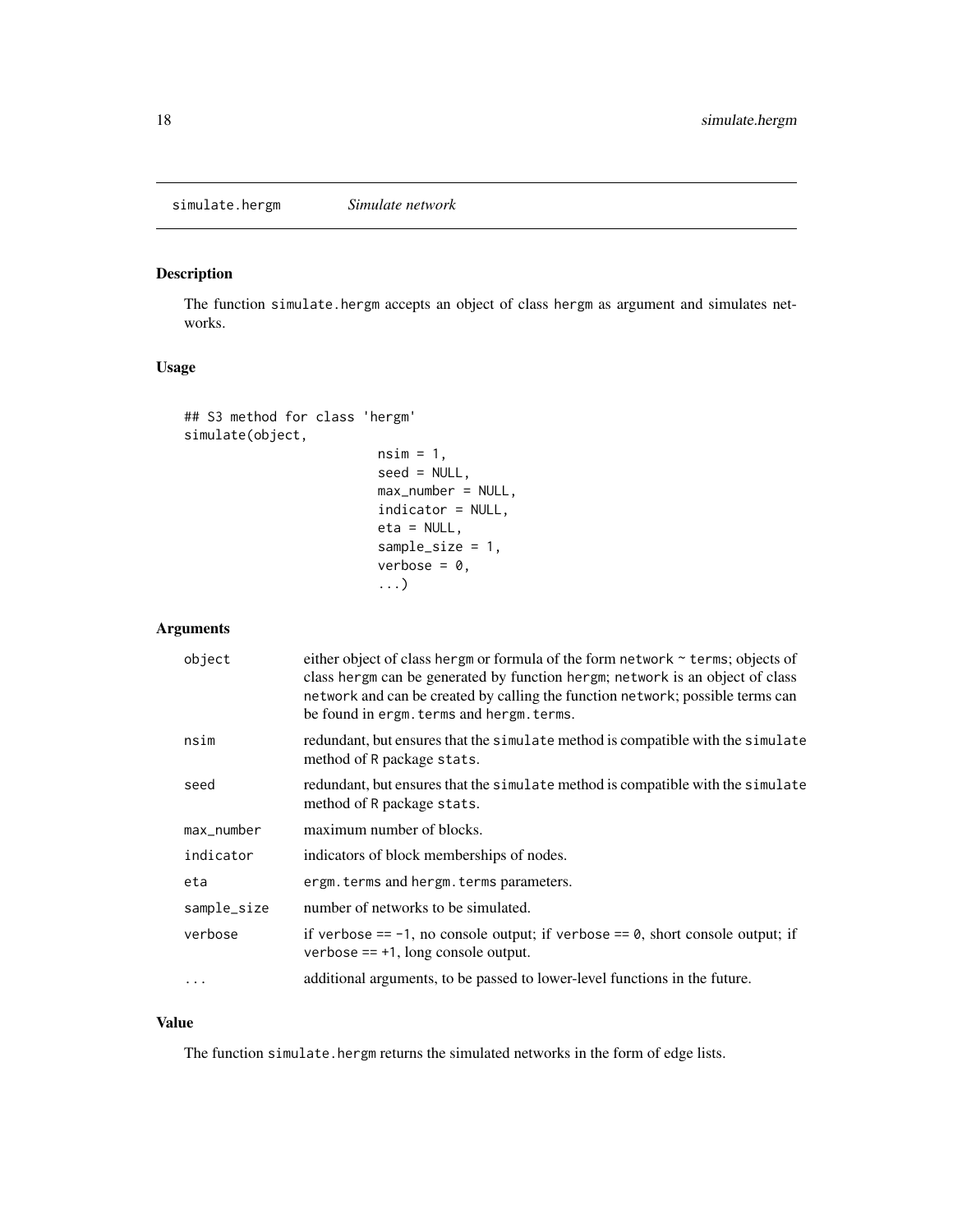## <span id="page-18-0"></span>summary.hergm 19

#### References

Schweinberger, M. and P. Luna (2018). HERGM: Hierarchical exponential-family random graph models. Journal of Statistical Software, 85, 1–39.

## See Also

hergm, ergm.terms, hergm.terms, gof.hergm

summary.hergm *Summary of object of class* hergm

## Description

The function summary.hergm generates a summary of an object of class hergm by using the functions print.hergm and plot.hergm. The function print.hergm prints a summary of a sample of parameters from the posterior, whereas the function plot.hergm plots a summary of a sample of block memberships of nodes from the posterior.

#### Usage

## S3 method for class 'hergm' summary(object, ...)

#### Arguments

| object                  | object of class hergm; objects of class hergm can be generated by function<br>hergm. |
|-------------------------|--------------------------------------------------------------------------------------|
| $\cdot$ $\cdot$ $\cdot$ | additional arguments, to be passed to lower-level functions in the future.           |

## References

Schweinberger, M. and P. Luna (2018). HERGM: Hierarchical exponential-family random graph models. Journal of Statistical Software, 85, 1–39.

#### See Also

hergm, hergm.postprocess, print.hergm, plot.hergm